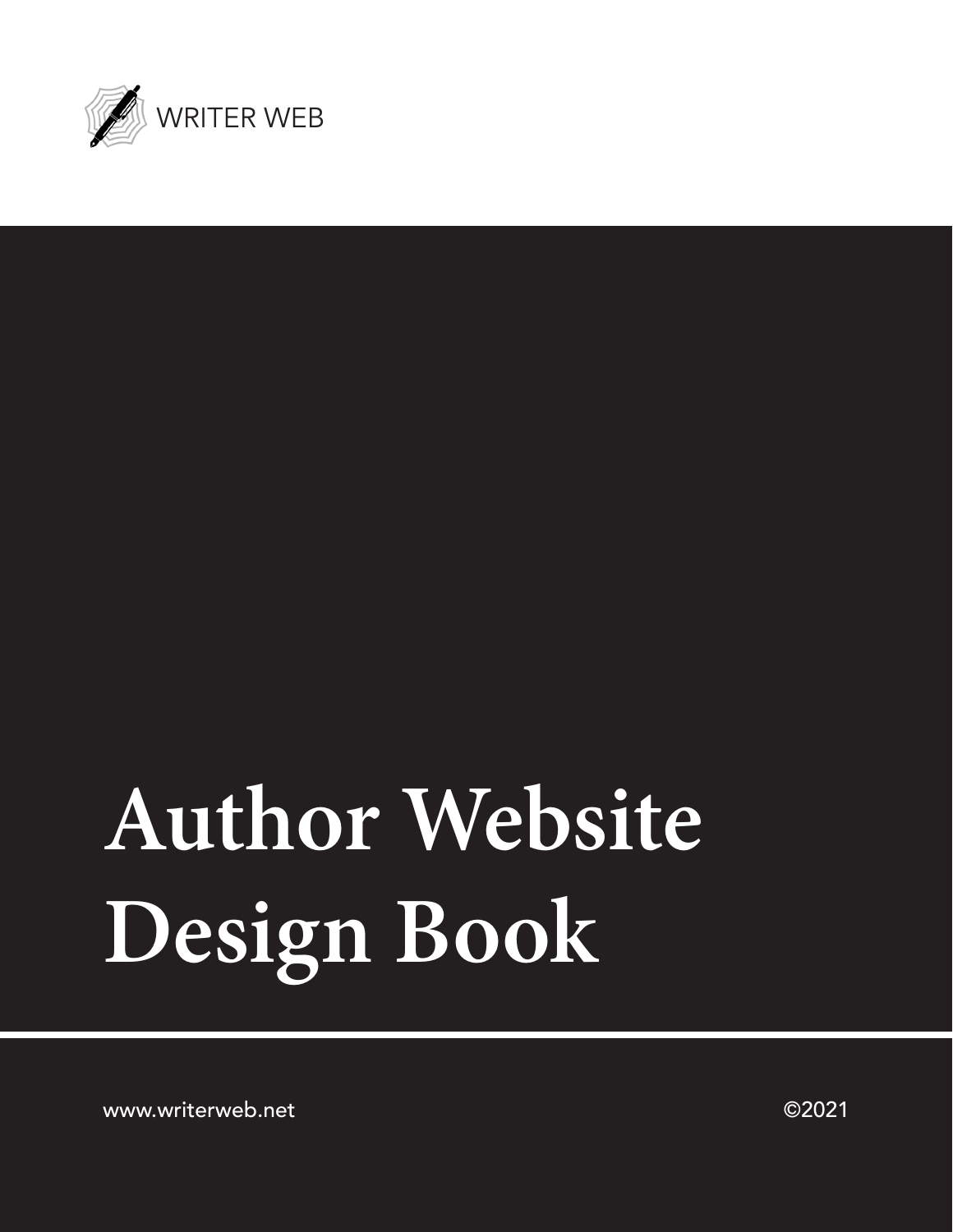

### CLIENT INFORMATION

| <b>NAME</b>       |              | TARGET LAUNCH DATE  |              |     |  |
|-------------------|--------------|---------------------|--------------|-----|--|
|                   |              |                     |              |     |  |
| COMPANY           | <b>EMAIL</b> |                     |              |     |  |
|                   |              |                     |              |     |  |
| ADDRESS           |              |                     | <b>PHONE</b> |     |  |
|                   |              |                     |              |     |  |
| <b>CITY</b>       |              | <b>STATE</b>        |              | ZIP |  |
|                   |              |                     |              |     |  |
| REGISTERED DOMAIN |              | <b>WEBSITE HOST</b> |              |     |  |

# LET'S GET STARTED

If you have questions about filling out your design book, or if you're ready to discuss the next steps toward building your author website, use the contact form at writerweb.net to schedule a call.

You will need to register a domain name for your website. Writer Web can help you with this step if you host your website with us.

Clients must sign a contract and pay a deposit before Writer Web can confirm a start date for their project.

Writer Web designs websites from text and photos provided by the client. Submitting additional materials after design work has begun will alter the completion date.

Writer Web can assist in locating appropriate, low-cost stock images for your website.

Writer Web reserves the right to refuse to post text, images, videos, and other materials it deems offensive or inappropriate.

www.writerweb.net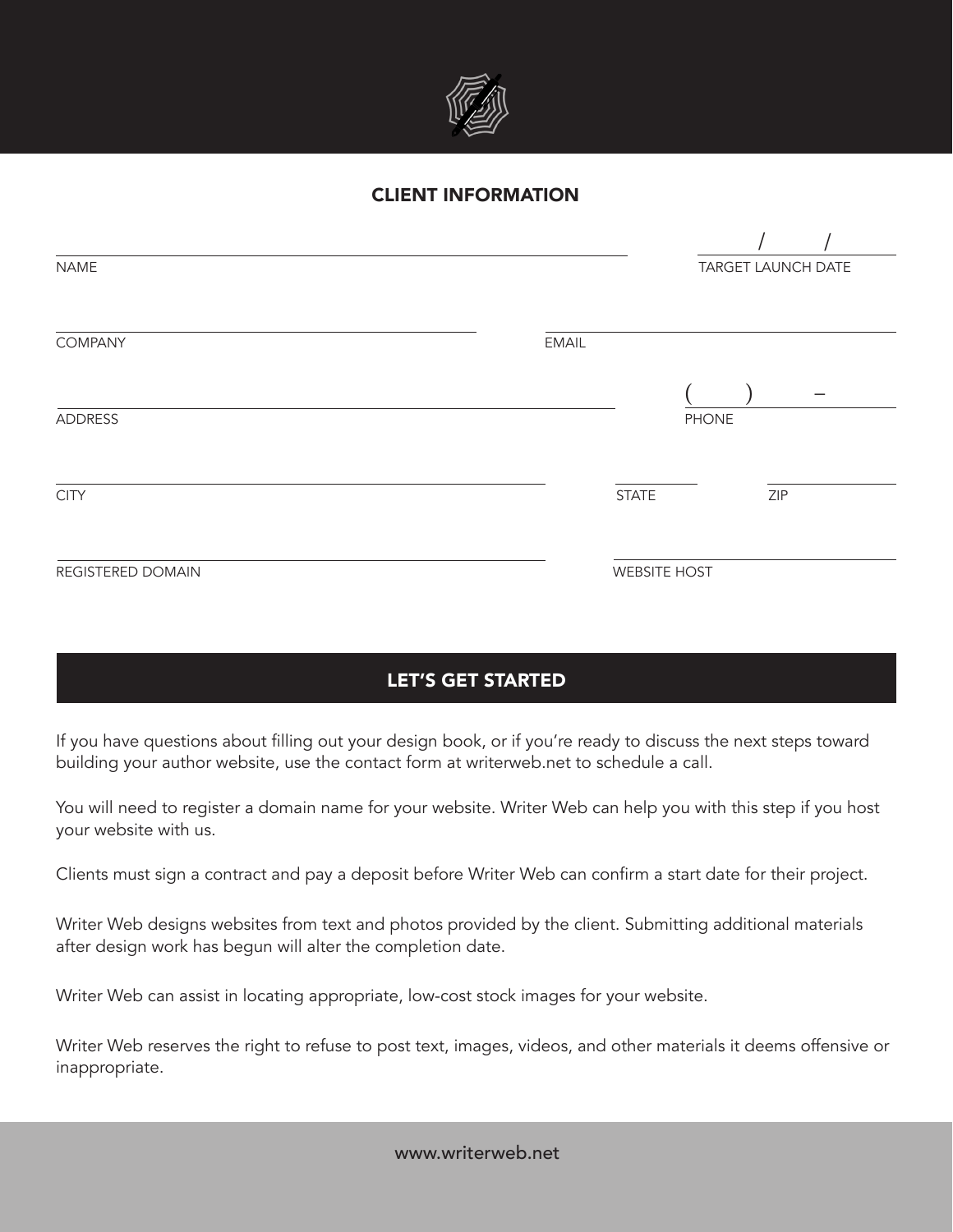

# CLIENT PROFILE

1. Describe yourself in a few sentences. What makes you interesting?

2. What kind of personality do you want your author website to project?

3. Which genre(s) do you write about and why?

4. List some keywords that relate to your writing style and genre(s).

5. What are two of your favorite author websites and why?

6. Which social media channels/groups are you active on?

www.writerweb.net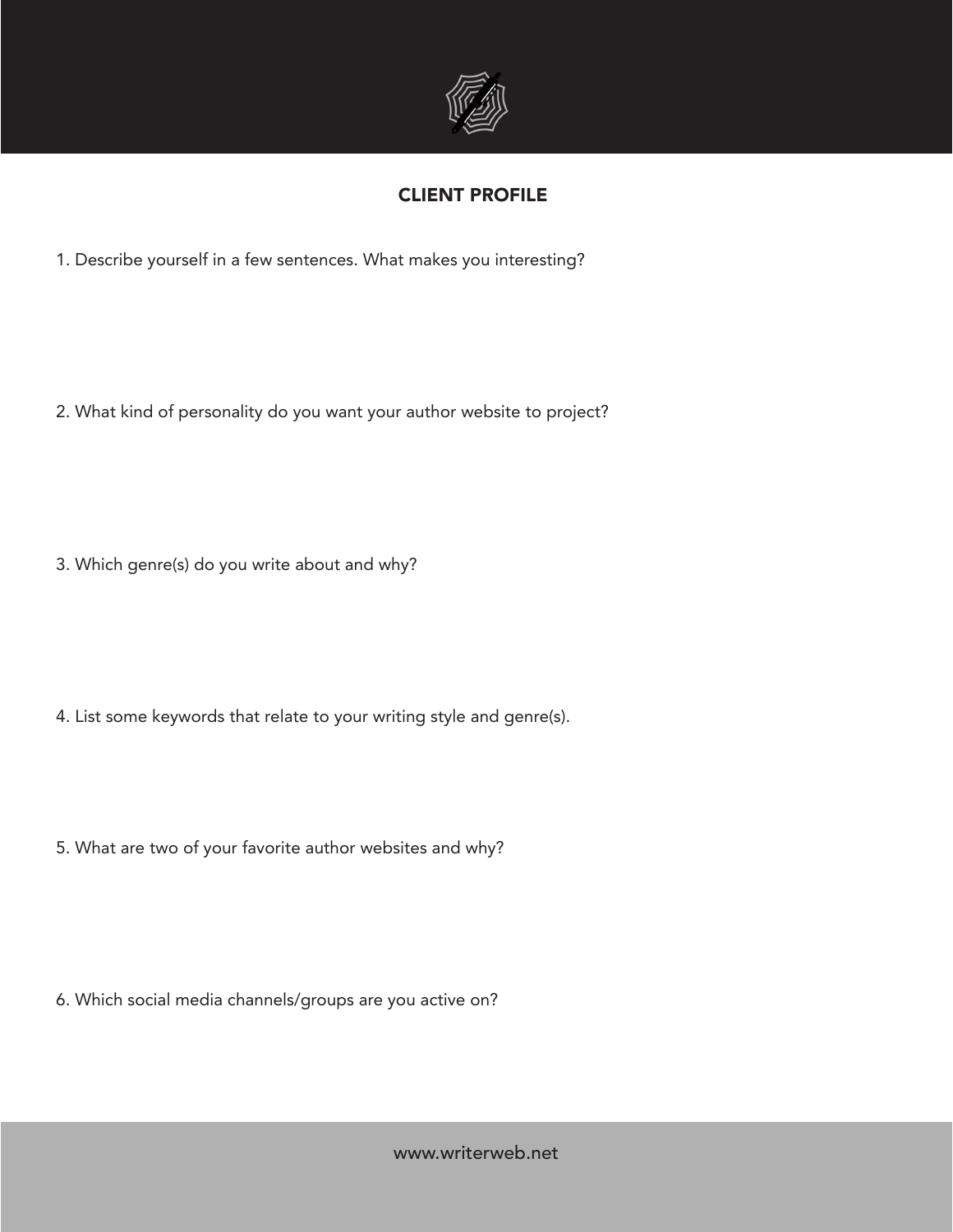

### WEBSITE ELEMENTS

1. What is your goal for your website?

2. What features does your author website require to be successful?

3. What don't you want to appear on your author website?

4. Browse the WordPress design packs at https://www.elegantthemes.com/layouts/. Note the name of the pack(s) you like and what you like or don't like about the page templates.

Homepage:

About:

Contact:

5. What features or pages might you want to add to your expandable website in future?

www.writerweb.net